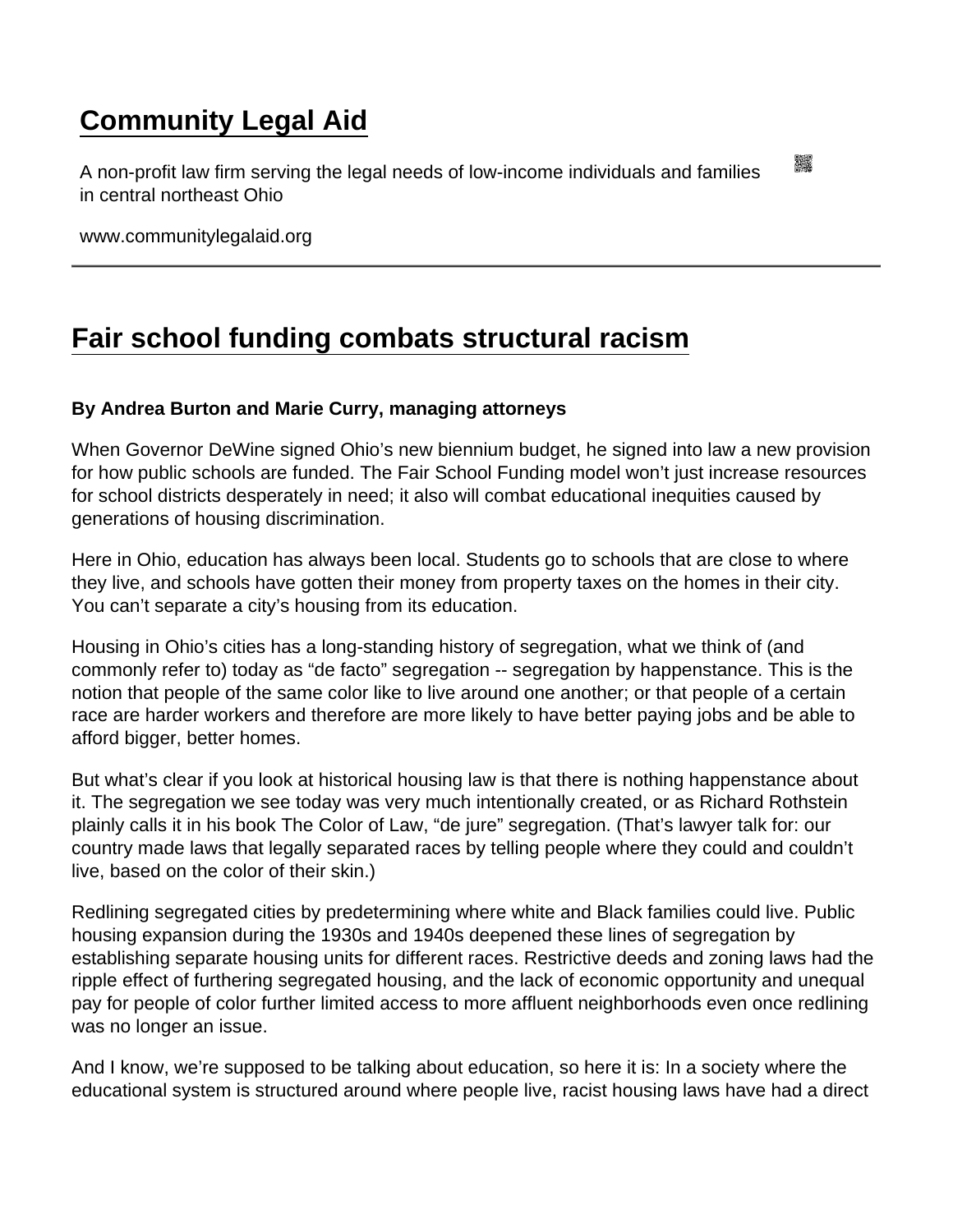impact on how and where children are educated.

Here in Ohio, there were no state laws that officially segregated white students from African American students. Individual school districts were left to govern themselves, and some did have policies or local ordinances that separated students by race.

Often, though, it didn't matter whether a school district had such rules, because the housing laws that separated where families could live meant that in many communities, schools had only either white or Black students.

After Brown v. Board of Education outlawed school segregation in 1954, school districts across the state enacted policies aimed at integration, such as busing kids to different schools in an effort to "mix" the student population -- a flawed strategy that angered parents and didn't get to the heart of the problem. By then, cities themselves were segregated, and so busing within a district (which was the extent required by Brown) couldn't achieve integration.

What's hard for many to grasp is that while segregation in schools has been illegal since the 1950s, the effects are still very much alive today. Much of this can be attributed to the resources that flow into the school district -- and where those resources come from.

Let's look at a couple northeast Ohio counties as examples.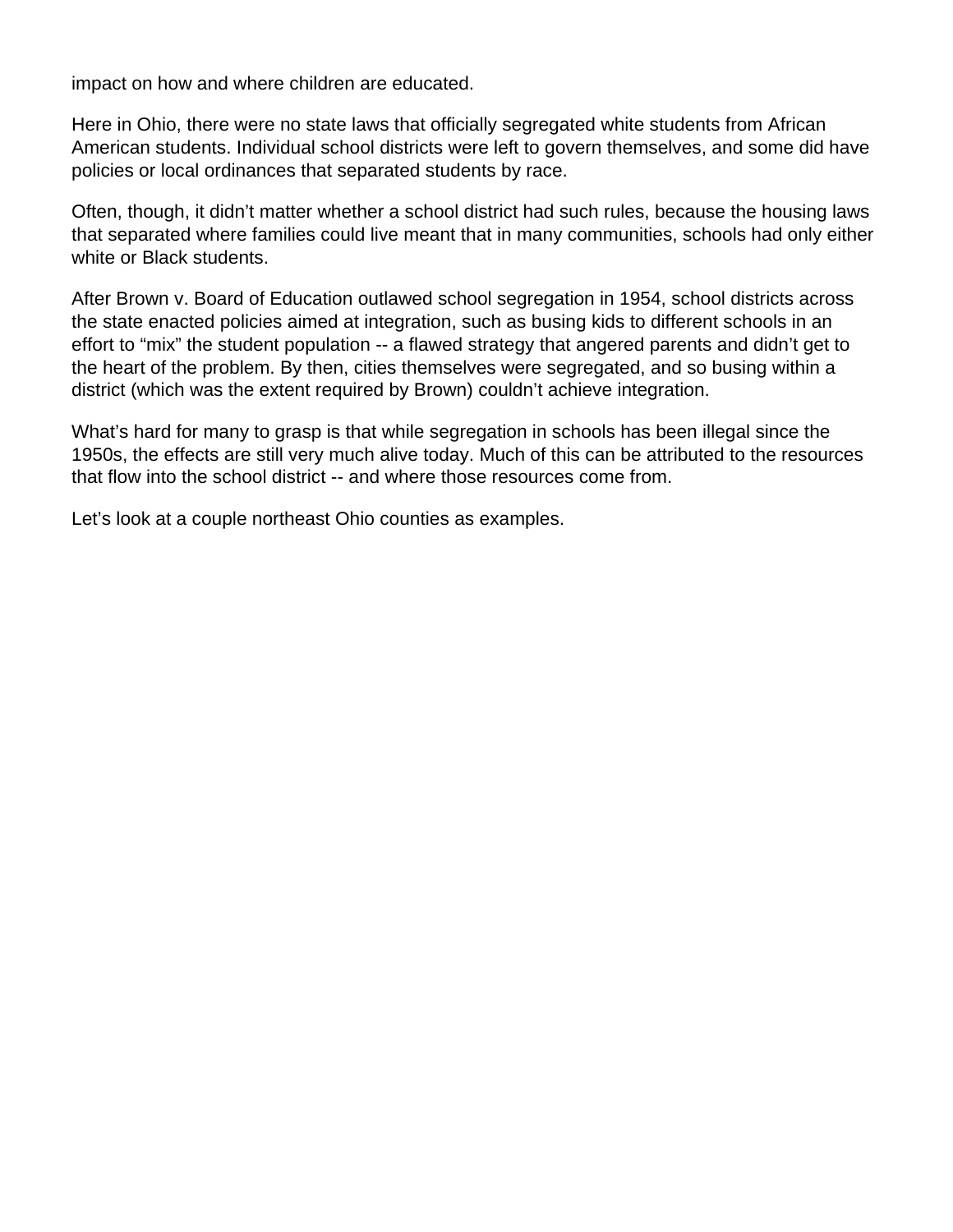It's pretty clear what all this means. The resources that are available to a school are directly tied to the wealth of the neighborhood it's in, which directly impacts the students. We hold most of our wealth in our homes. Because Black families have not had the opportunity to grow wealth from owning property, their kids' schools must rely more heavily on what's allocated through the state formula. Job loss, economic instability, and urban flight only increase this divide, often resulting in higher earners residing in suburbs surrounding economically poor areas. And in our state's history, we've not stepped up to change that, until now.

Ohio's recent passage of the Fair School Funding model will directly benefit minority students across the state, and it will do so much more. It will benefit all students as academic outcomes improve across the board. And as schools improve, a city becomes more desirable for growing families, driving property values up and improving living standards across the board.

This article is part of Legal Aid's ["Big Ideas" series](http://www.communitylegalaid.org/bigideas).